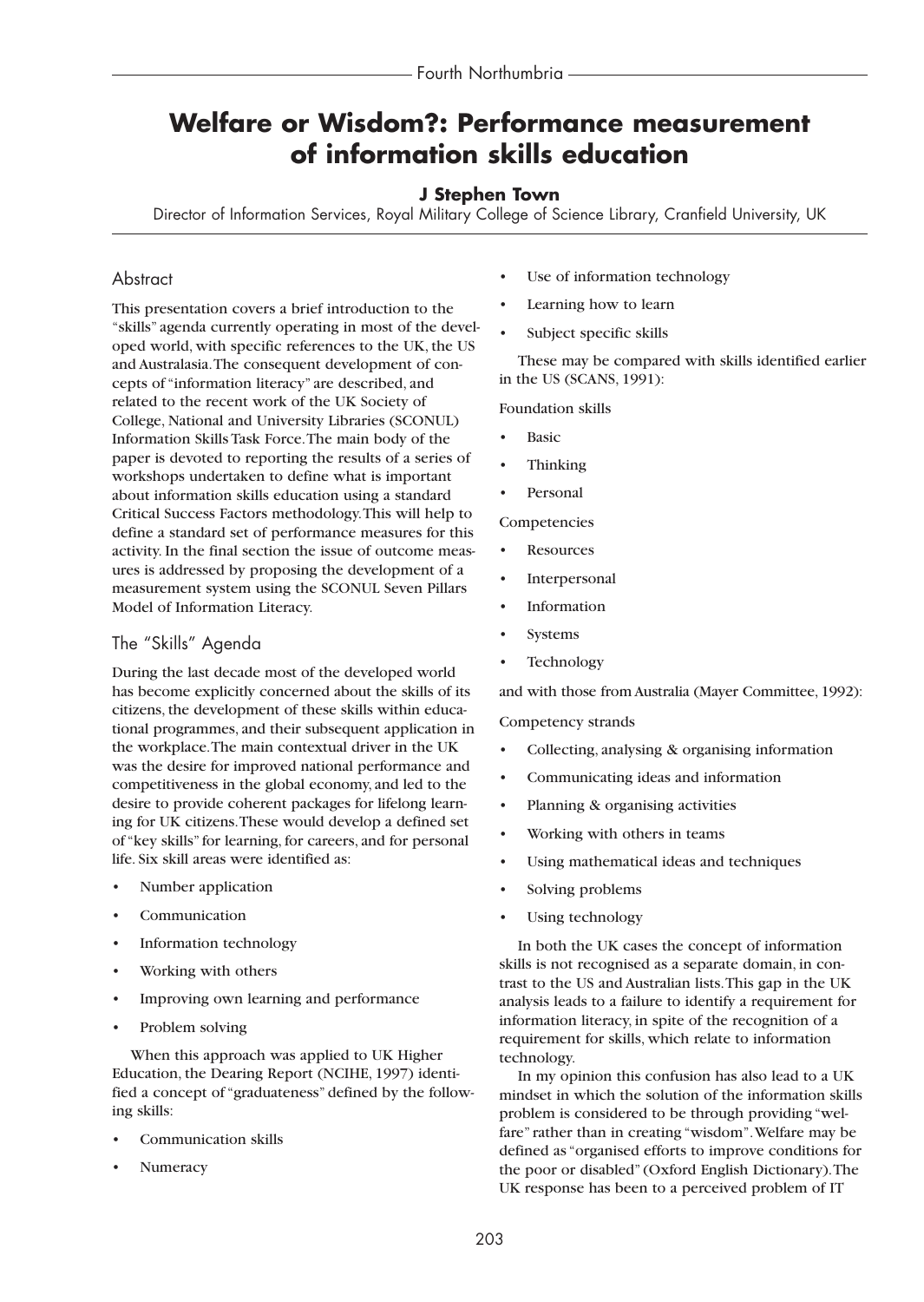shortage and network inaccessibility, not to one of information illiteracy.The solution so far has consisted of organised efforts to put the technology in place, and training only those who host the technology.A government minister,Alan Howarth, highlighted this by suggesting,"Anyone with a library ticket can become a full member of the Information Technology society".The heart is in the right place and an important role for libraries is recognized, but the underlying assumption is that supplying the technology is sufficient to solve the problem.

Wisdom may be defined as "possession of expert knowledge together with the power of applying it practically".The information skills needed for modern societies and economies are much closer to being a "wisdom" rather than a "welfare" problem.The solution requires education rather than training, and an agreed framework on which to build sound information literacy programmes. Perhaps because the initial analyses were sounder elsewhere, workers in this field outside the UK have already constructed such frameworks for information literacy.Three of these are provided in Figure 1.

## **Figure 1: Doyle's Information Literacy (Doyle, 1992)**

- 01. Recognizes that accurate and complete information is the basis for intelligent decision making
- 02. Recognizes the need for information
- 03. Formulates questions based on information needs
- 04. Identifies potential sources of information
- 05. Develops successful search strategies
- 06. Accesses sources of information including computer-based
- 07. Evaluates information
- 08. Organizes information for practical application
- 09. Integrates new information into existing body
- 10. Uses information in critical thinking and problem solving

#### **Bruce's Conceptions & Definitions Bruce, 1997)**

- 1. IT conception: using IT
- 02. Information sources conception: finding information
- 03. Information process conception: executing a process
- 04. Information control conception: controlling information
- 05 Knowledge construction conception: building up personal knowledge in new areas of interest
- 06. Knowledge extension conception: working with knowledge and personal perspectives adopted to develop novel insights
- 07 Wisdom conception: using information wisely for the benefit of others

#### **EDUCATE Objectives (Fjallbrant, 1996)**

- 01. Awareness of sources available
- 02. Systematic search method
- 03. Develop database searching techniques
- 4. Citation searching
- 05. Cite bibliographic references
- 06. Construct personal bibliographic system
- 07. Compare and evaluate information from various sources

## SCONUL Information Skills Task Force

In the UK, the most significant work in the field of information skills education (ISE) has been that of the SCONUL Information Skills Task Force (ISTF).The drivers and antecedents for the creation of this body were:

- The development of the web and related electronic information resources, and the consequent need to re-engineer "library induction" and "user education"programmes to incorporate the changes
- SCONUL recognising that in periods of rapid change a Task Force approach to some issues was needed, and that information skills were not addressed by any of its existing committees
- The substantial growth in ISE activity undertaken by library staff, demonstrated by the LISU database of SCONUL statistics
- Partnership issues between library and academic staff engaged in this activity
- Different forms and methods of approach in ISE, identified through the SCONUL benchmarking pilots (Town, 2000a)
- Issues which arose from overlap with IT skills training and education, especially in "converged" library and computing services

The objectives of the ISTF included the following:

- To define and demonstrate the importance of ISE
- To clarify the distinction to IT skills
- To clarify the scope of activity and of contributions to it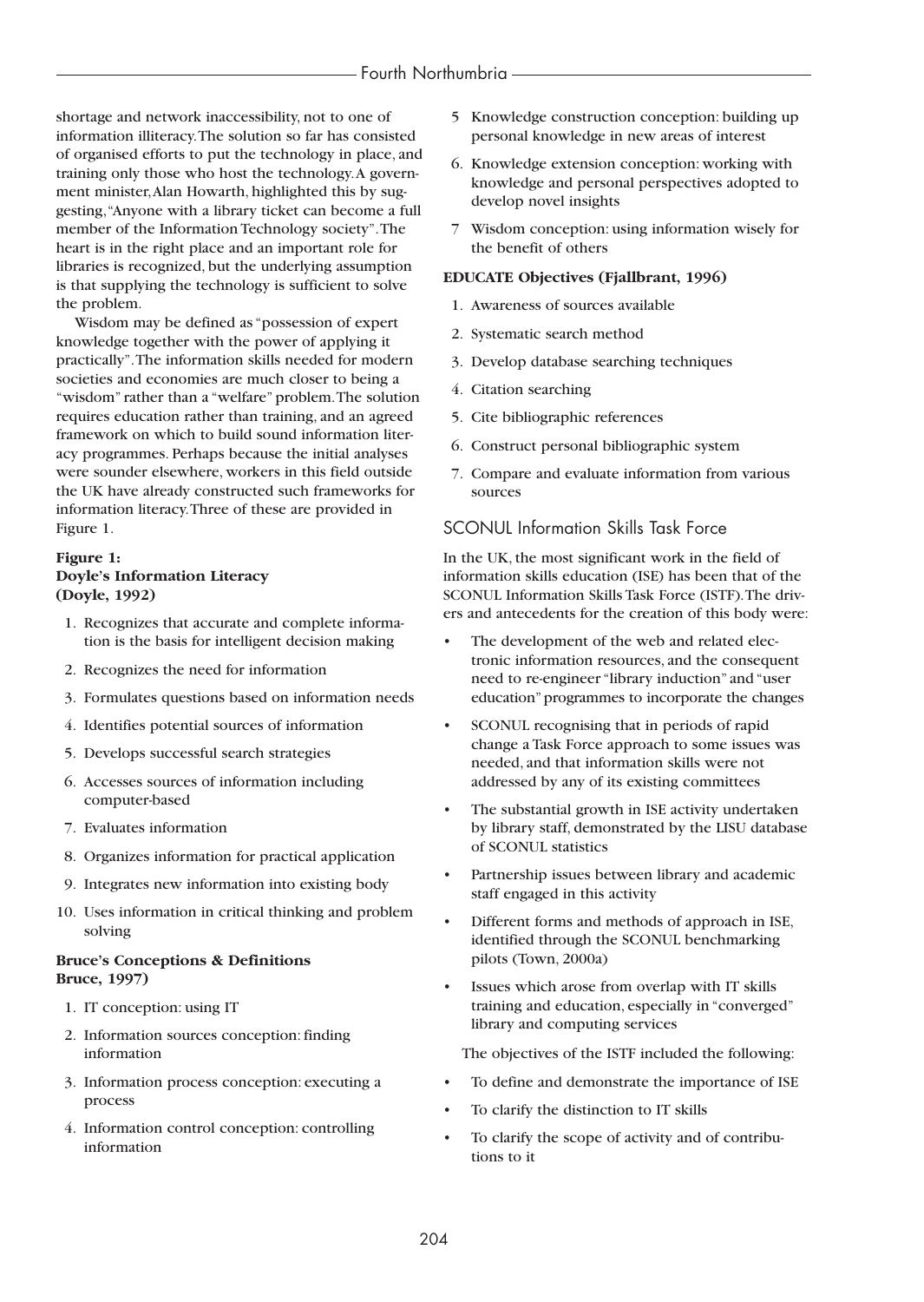- To identify good practice
- To relate ISE to institutional and national strategies, including information literacy

Amongst the action lines and deliverables of the ISTF are:

- A Briefing paper and the Seven Pillars model (SCONUL, 1999)
- A UK Conference and published proceedings (Corrall & Hathaway, 2000)
- Relating the model to UK Quality Assurance Agency subject benchmarks
- Designing a generic skills course module, in association with the Open University
- Co-operation with the JCALT "Big Blue" ISE research project
- Developing performance measures for ISE

#### Performance Measures for Information Skills

Reporting progress so far on the last strand of action mentioned above forms the main body of this paper. In order to define performance measures for information skills education a standard critical success factors (CSFs) approach has been chosen (Oakland, 1993).This sets out to define what is important (those factors critical to the success of information skills education programmes) about the activity.This may then help to identify the key processes involved and thus some relevant measures.The SCONUL method has been to undertake the CSFs exercise with different groups of respondents in a variety of settings.This will incorporate as many stakeholder groups as possible.

Firstly the ISTF itself, representing a broad spectrum of UK HE institutions, suggested the following CSFs:

- "Satisfy our users"
- "Make a difference"
- "Integrate with academic programmes"
- "Achieve wide market penetration"
- "Use staff competent to deliver"
- "Be properly equipped to deliver"
- "Use the best value approach"

The SCONUL Annual Conference in Glasgow at Easter 2001 offered the opportunity to run a workshop involving leaders of UK academic libraries.Thirty-five participants were assigned to five groups on the basis of statistical clustering of the SCONUL membership. Resulting CSFs identified were as follows (Town, 2001):

## Group A

- To ensure that academic programmes proceed in harmony with, and are supported by, our information skills programmes
- To get into learning and technology strategy at the highest level
- To make sure that teaching skills are central to recruitment, training and retention measures
- To make students feel that information skills training is relevant and helpful to current study progress and beyond
- To be properly organised and equipped to deliver
- Adequate funding for training and its many impacts

#### Group B

- To assess learning skills levels
- Accurate knowledge of what students need to know at what point
- Good relationships with academic staff and a policy supported by the institution
- Library staff to understand how to teach information skills and to be accepted as part of the learning and teaching team

## Group C

- A programme for students
- The right attitude from academic staff
- Management of the programme
- A curriculum and delivery
- **Resources**

## Group D

- A Policy statement agreed by the University and an implementation plan agreed for budgetary purposes
- Agreed curriculum delivery of information skills to agreed evaluative standards
- Co-operation between LIS and academic staff
- To define content based on pedagogic imperatives

#### Group E

- To develop a process to assess initial skills
- To develop differential routes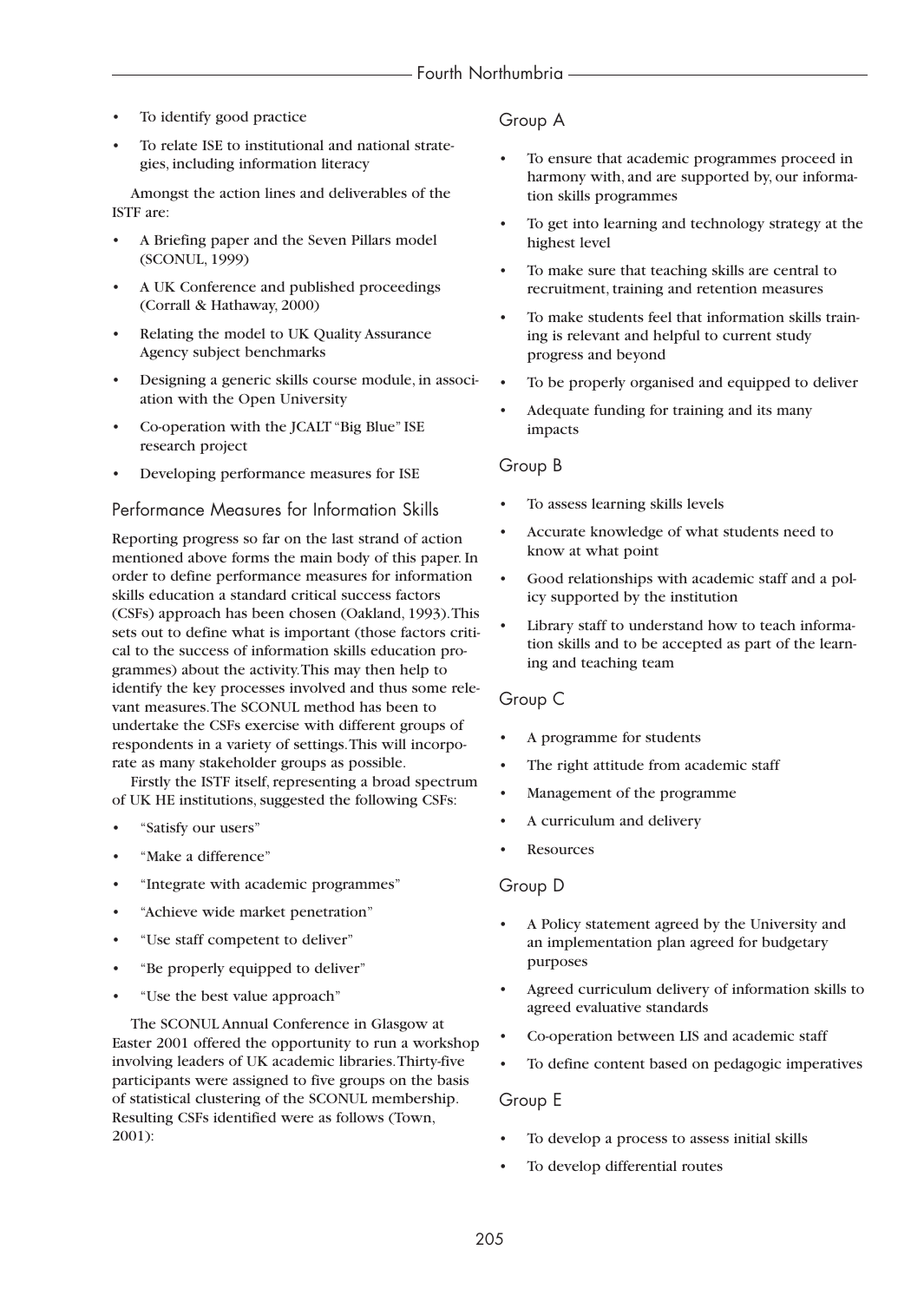- To define purposes/measurable outcomes
- Representation on curriculum development groups
- An evaluation and feedback process
- To ensure materials are available
- A collections development policy
- A validation process linked to resources
- Materials and delivery fit for purposes
- To be able to motivate students

Staff at Southampton University also undertook the exercise, elaborating each CSF as follows:

- **Competent library staff**, with the skills, knowledge, understanding and motivation necessary to fulfil their education role e.g. IT and communication skills, professional knowledge awareness of teaching and learning issues, subject understanding and enthusiasm
- **Sufficient organisational resources** to deliver information skills e.g. adequate numbers and types of staff, allowing time for preparation and assessment as well as delivery; accommodation, equipment and materials fit for their purpose
- **Identifiable student outcomes** which are a formal course requirement and combine academic/ study skills with the transferable skills needed for lifelong learning and employment (equated with the concept of "graduateness")
- **Effective multi-dimensional partnerships** within and beyond the university e.g. with academic units, other service/skills providers, institutional partners and professional bodies
- **Institutional strategic framework** which embeds information skills in the curriculum and ensures parity of provision and equality of standards alongside other academic elements
- **Sustained pedagogic quality** manifested in programme designs, learning materials and delivery methods that are fit for purpose and meet the needs of a diverse student population

#### Specific Measures

The resulting measures, or perhaps more precisely areas in which to develop measures, from each exercise were identified as follows:

From the ISTF:

- Immediate after session satisfaction (or later?)
- Effect on library use, and/or wider impact
- Curriculum embeddedness, and relation to learning and teaching strategies
- Market definition and penetration
- Observation of sessions, and staff qualifications
- Training room equipment and environment
- Group teaching or packages?

At the SCONUL Conference time did not permit the full exercise to be completed, but the following suggestions for measures were made:

- User satisfaction
- Student/market participation rates
- Student skills level on arrival
- Student motivation
- Student time spent in information skills training
- Formal policies
- Academic staff attitude
- Visibility within Institutional plans
- Library Staff skills
- Library Staff time spent on information skills training
- Courseware quality
- Survey feedback
- Space, equipment, hours of use
- Budgets, business plans

From the Southampton results:

#### *Competent Staff*

- Institute of Learning & Teaching membership
- Teaching qualification
- Enquiry statistics
- Peer observation
- Self-assessment
- Student feedback via library via department

#### *Resource*

- Demand versus supply
- Staff stress levels
- Currency of materials
- Suitability of delivery
- Utilisation of facilities

#### *Student Outcome*

• Academic feedback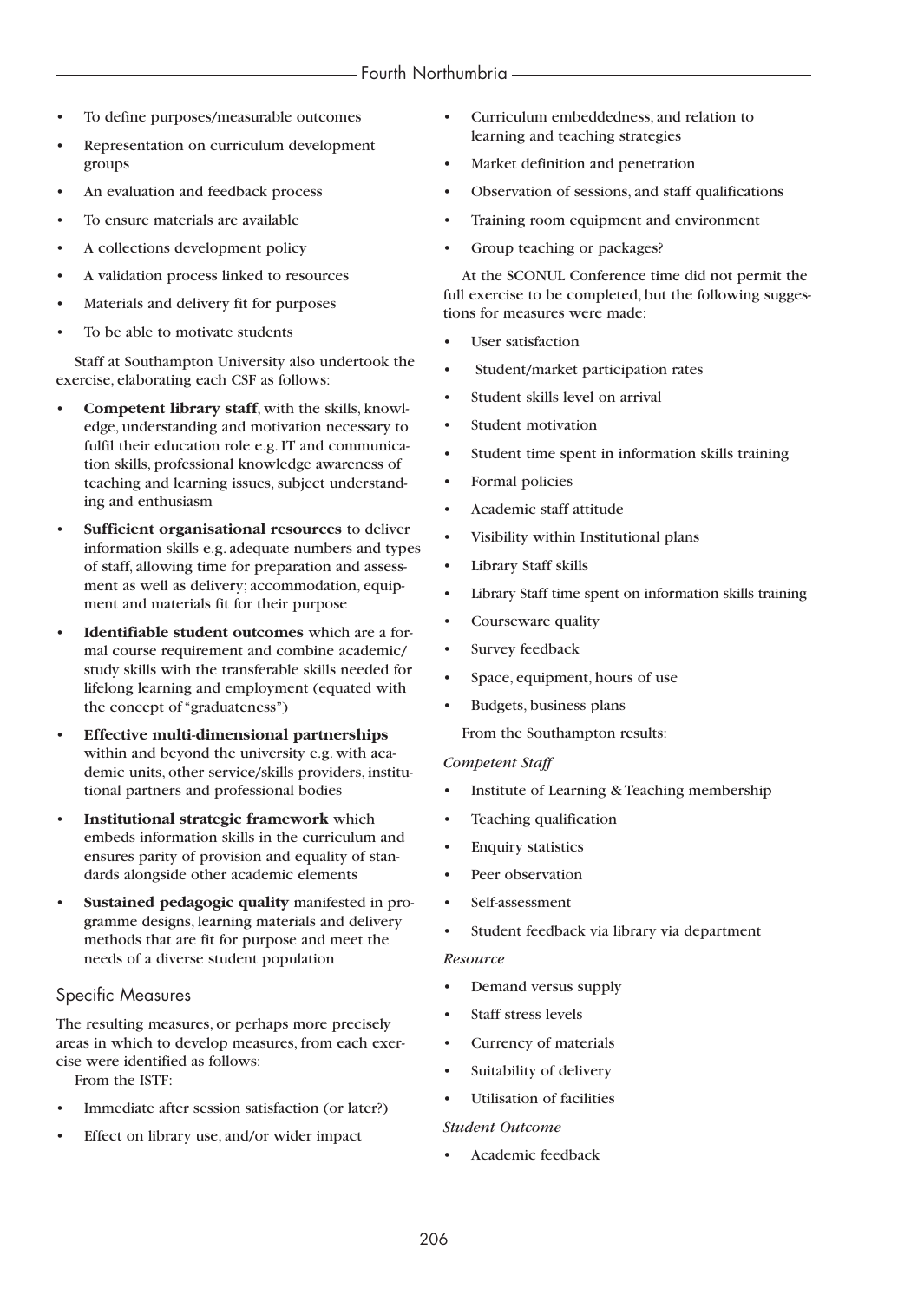- Course assessment
- Employer feedback/careers service data
- Reports from professional bodies
- Graduate feedback

#### *Partnership*

- Inclusion of information skills in departmental and faculty plans
- Library membership of course teams
- Invitations to meetings, working groups

#### *Strategy*

Reference to information skills in the university strategic plan, strategies for learning and teaching and widening participation, unit specifications, policy documents, quality frameworks

#### *Pedagogic Quality*

- Evidence of student progression
- Conformance to academic standards
- Feedback from academics and students
- Peer review

Further exercises will be undertaken with academic library staff involved in ISE on a regional basis. Five further workshops are planned and the results will be added to this corpus.At that stage a synthesis will be undertaken and some specific recommendations made, probably in the form of a briefing paper. For this reason no discussion of the results so far will be entered into here.

## Outcome Measures

One key issue to be addressed in this field is how to measure the outcome of information skills education or information literacy programmes in the individual. This requires an understanding of what makes an individual "information literate".The frameworks given above in Figure 1 seek to address this issue.The SCONUL Task Force was however keen to develop a distinctive model for UK higher education.This arose from the following drivers:

- A need for specific relevance to UK higher education students and staff
- A clear linkage to the knowledge production role of Universities
- A linkage to "graduateness" requirements of employers and stakeholders
- A linkage to existing UK skills lists (see above)

The SCONUL Seven Pillars model was developed and subsequently published in the Task Force briefing paper (SCONUL, 1999) and elaborated (Town, 2000b) at the conference mentioned above.The make-up of the model is as follows:

## The Seven Headline Skills

- 1. The ability to recognise a need for information
- 2. The ability to distinguish ways in which the information "gap" may be addressed
	- knowledge of appropriate kinds of resources, both print and non-print
	- selection of resources with "best fit" for task at hand
	- the ability to understand the issues affecting accessibility of sources
- 3. The ability to construct strategies for locating information
	- to articulate information need to match against resources
	- to develop a systematic method appropriate for the need
	- to understand the principles of construction and generation of databases
- 4. The ability to locate and access information
	- to develop appropriate searching techniques (e.g. use of Boolean)
	- to use communication and information technologies, including terms international academic networks
	- to use appropriate indexing and abstracting services, citation indexes and databases
	- to use current awareness methods to keep up to date
- 5. The ability to compare and evaluate information obtained from different sources
	- awareness of bias and authority issues
	- awareness of the peer review process of scholarly publishing
	- appropriate extraction of information matching the information need
- 6. The ability to organise, apply and communicate information to others in ways appropriate to the situation
	- to cite bibliographic references in project reports and theses
	- to construct a personal bibliographic system
	- to apply information to the problem at hand
	- to communicate effectively using appropriate medium
	- to understand issues of copyright and plagiarism
- 7. The ability to synthesise and build upon existing information, contributing to the creation of new knowledge